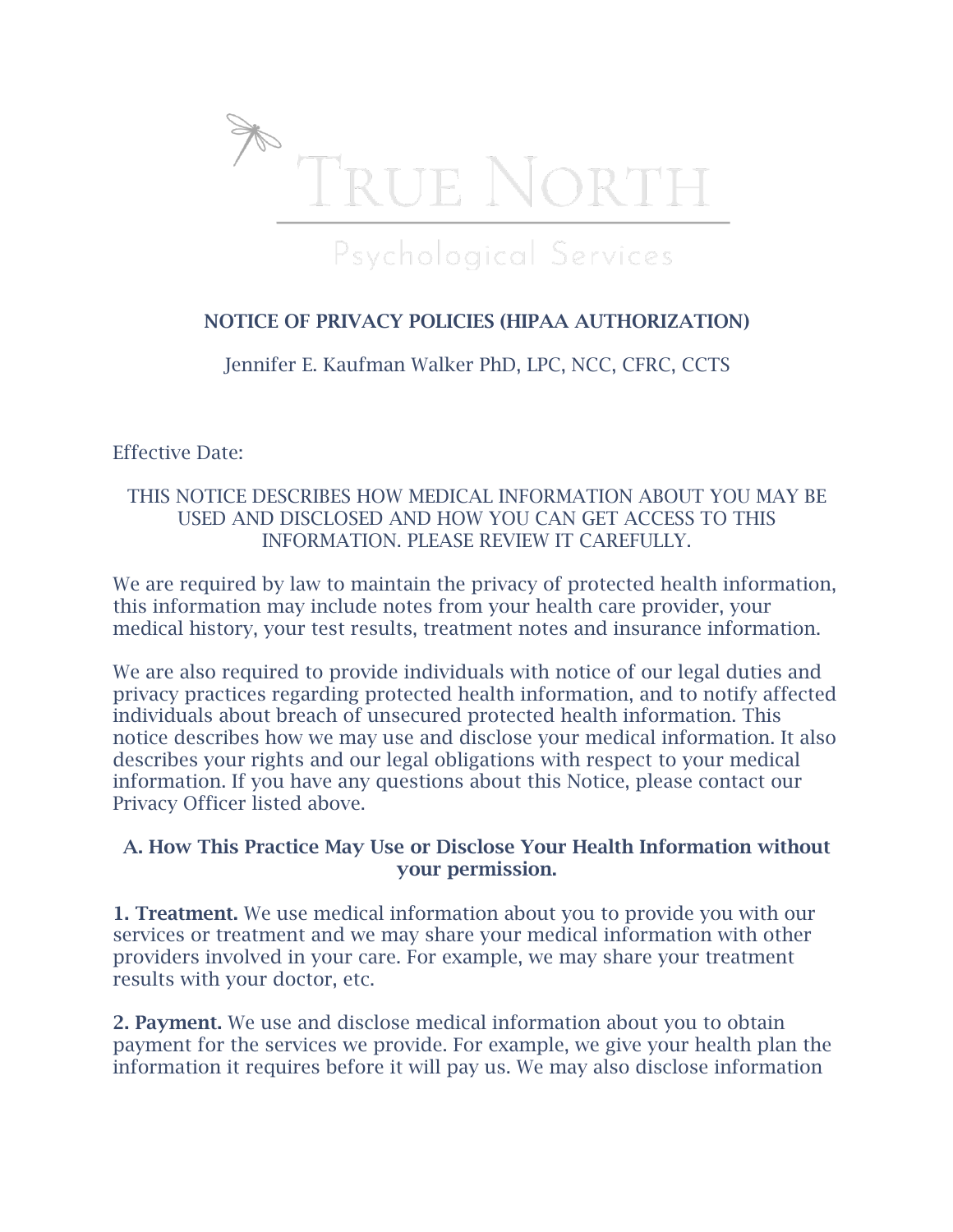to other health care providers to assist them in obtaining payment for services they have provided to you.

3. Health Care Operations. We may use and disclose medical information about you to operate this practice. For example, we may use and disclose this information to review and improve the quality of services we provide or check on performance of our staff. Or we may use and disclose this information to get your health plan to authorize services or referrals. We may also use and disclose this information as necessary for medical reviews, legal services and audits, including fraud and abuse detection and compliance programs. We may also share your medical information with our "business associates," such as our billing service, that perform administrative services for us. We have a written contract with each of these business associates that contains terms requiring them and their subcontractors to protect the confidentiality and security of your protected health information. We may also share your information with other health care providers, health care clearinghouses or health plans that have a relationship with you

4. Appointment Reminders. We may use and disclose medical information to contact and remind you about appointments. Reminders may be sent in the mail, by email, or by phone call or voicemail message. If you do not wish to get reminders, please let us know. If you are not home, we may leave this information on your answering machine or in a message left with the person answering the phone.

5. Sign In Sheet. We may use and disclose medical information about you by having you sign in when you arrive at our office. We may also call out your name when we are ready to see you.

6. Required by Law. As required by law, we will use and disclose your health information, but we will limit our use or disclosure to the relevant requirements of the law. When the law requires us to report abuse, neglect or domestic violence, or respond to judicial or administrative proceedings, or to law enforcement officials, we will further comply with the requirement set forth below concerning those activities.

7. Public Health. We may as be required by law, to disclose your health information to public health authorities for purposes related to: preventing or controlling disease, injury or disability; reporting child, elder or dependent adult abuse or neglect; reporting domestic violence; reporting to the Food and Drug Administration problems with products and reactions to medications; and reporting disease or infection exposure.

8. Health Oversight Activities. We may, and are sometimes required by law, to disclose your health information to health oversight agencies during audits,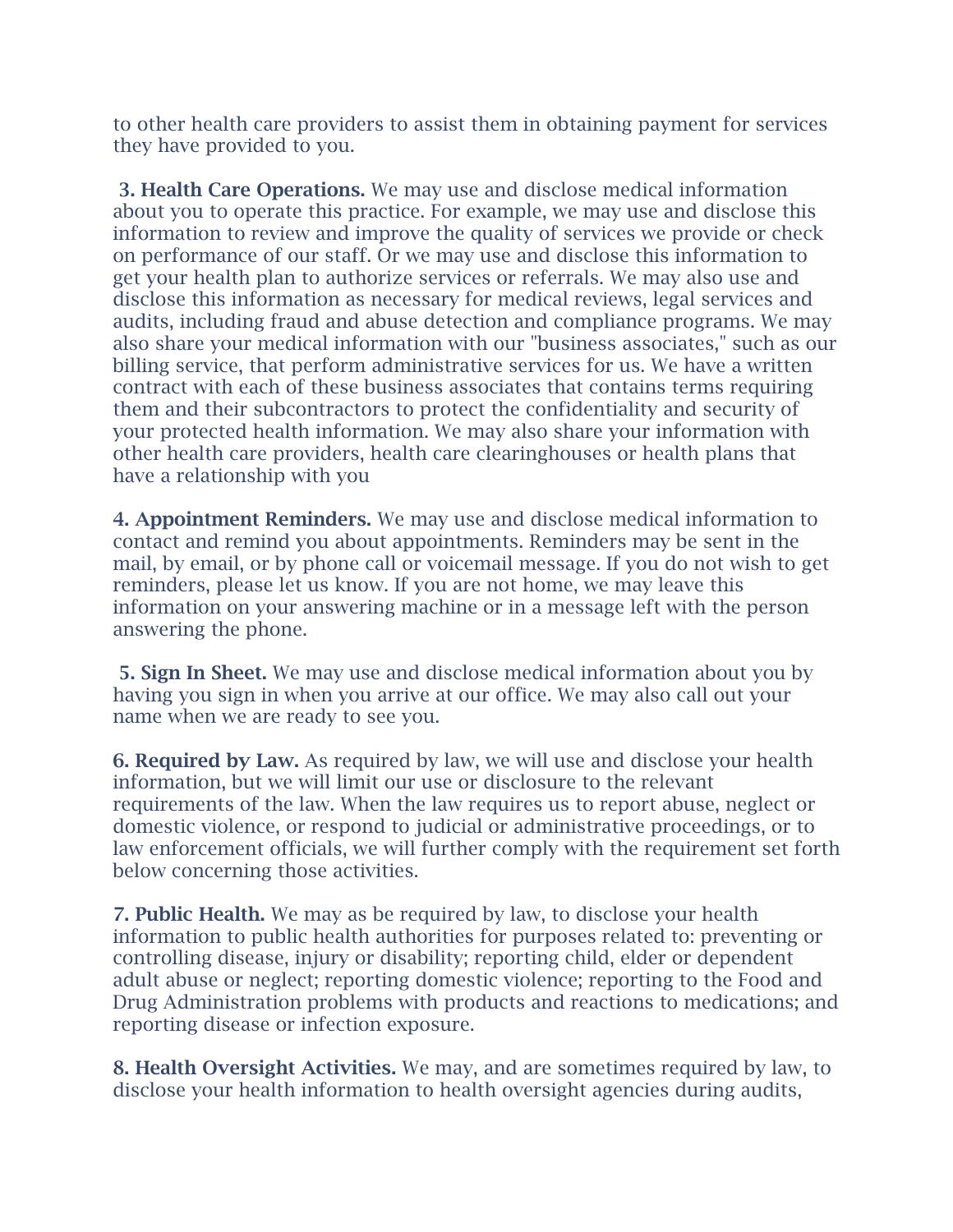investigations, inspections, licensure and other proceedings, subject to the limitations imposed by law.

9. Judicial and Administrative Proceedings. We may, and are sometimes required by law, to disclose your health information during any administrative or judicial proceeding to the extent expressly authorized by a court or administrative order. We may also disclose information about you in response to a subpoena, discovery request or other lawful process if reasonable efforts have been made to notify you of the request and you have not objected, or if your objections have been resolved by a court or administrative order.

10. Law Enforcement. We may, and are sometimes required by law, to disclose your health information to a law enforcement official for purposes such as identifying or locating a suspect, fugitive, material witness or missing person, complying with a court order, warrant, grand jury subpoena and other law enforcement purposes.

11. Public Safety. We may, and are sometimes required by law, to disclose your health information to appropriate persons in order to prevent or lessen a serious and imminent threat to the health or safety of a particular person or the general public.

12. Specialized Government Functions. We may disclose your health information for military or national security purposes or to correctional institutions or law enforcement officers that have you in their lawful custody.

13. Workers' Compensation. We may disclose your health information as necessary to comply with workers' compensation laws. For example, to the extent your care is covered by workers' compensation, we will make periodic reports to your employer about your condition. We are also required by law to report cases of occupational injury or occupational illness to the employer or workers' compensation insurer.

14. Change of Ownership. In the event that this medical practice is sold or merged with another organization, your health information/record will become the property of the new owner, although you will maintain the right to request that copies of your health information be transferred to practice or provider.

15. Breach Notification. In the case of a breach of unsecured protected health information, we will notify you as required by law. If you have provided us with a current e-mail address, we may use e-mail to communicate information related to the breach. In some circumstances our business associate may provide the notification. We may also provide notification by other methods as appropriate.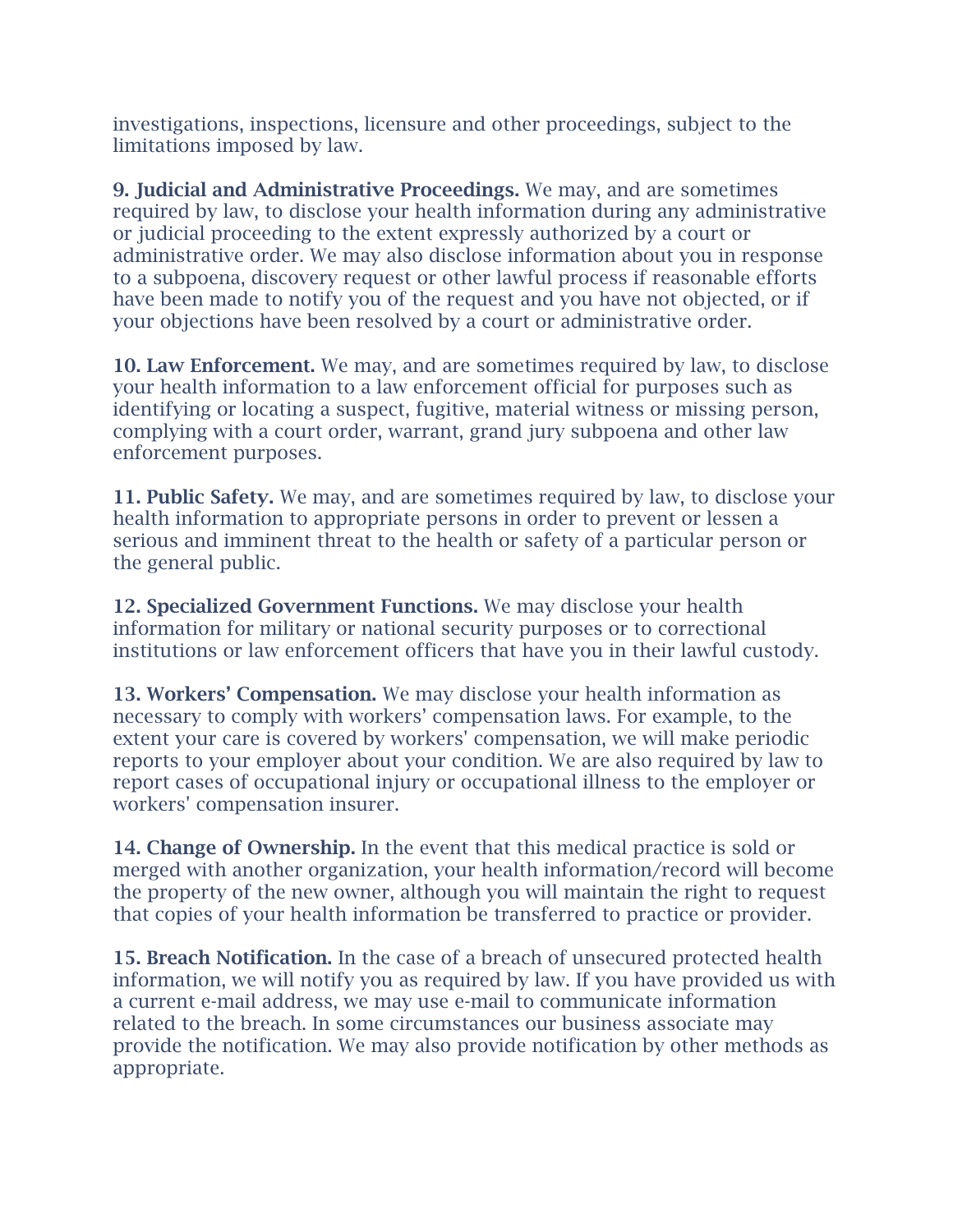16. Psychotherapy Notes. We will not use or disclose your psychotherapy notes without your prior written authorization except for the following: 1) use by the originator of the notes for your treatment, 2) for training our staff, students and other trainees, 3) to defend ourselves if you sue us or bring some other legal proceeding, 4) if the law requires us to disclose the information to you or the Secretary of HHS or for some other reason, 5) in response to health oversight activities concerning your psychotherapist, 6) to avert a serious and imminent threat to health or safety, or 7) to the coroner or medical examiner after you die. To the extent you revoke an authorization to use or disclose your psychotherapy notes, we will stop using or disclosing these notes.

### B. Your Rights: You have the right to

1. Right to Request Special Privacy Protections.: You can request us not to use or share your information for treatment, payment, or health care operations. You can also ask us not to share information with individuals involved in your care, e.g. family members or friends. You must make these requests in writing. We must share information when required by law. We reserve the right to accept or reject any other request and will notify you of our decision.

2. Right to Request Confidential Communications. You can request that you receive your health information in a specific way or at a specific location. For example, you may ask that we send information to a particular e-mail account or to your work address. You must make these requests in writing.

3. Right to Inspect and Copy. You have the right to see your health information and request a copy of that information with limited exceptions. To access your medical information, you must submit a written request detailing what information you want access to, whether you want to inspect it or get a copy of it, and if you want a copy, your preferred form and format.

4. Right to Amend or Supplement. You have a right to request that we amend or change your health information that you believe is incorrect or incomplete. You must make such requests in writing and provide a reason for the change. We don't have to change your health information and will provide you with information about this practice's denial and how you can disagree with the denial. We may deny your request if we do not have the information, if we did not create the information (unless the person or entity that created the information is no longer available to make the amendment), if you would not be permitted to inspect or copy the information at issue, or if the information is accurate and complete as is. If we deny your request, you may submit a written statement of your disagreement with that decision, and we may, in turn, prepare a written rebuttal. All information related to any request to amend will be maintained and disclosed in conjunction with any subsequent disclosure of the disputed information.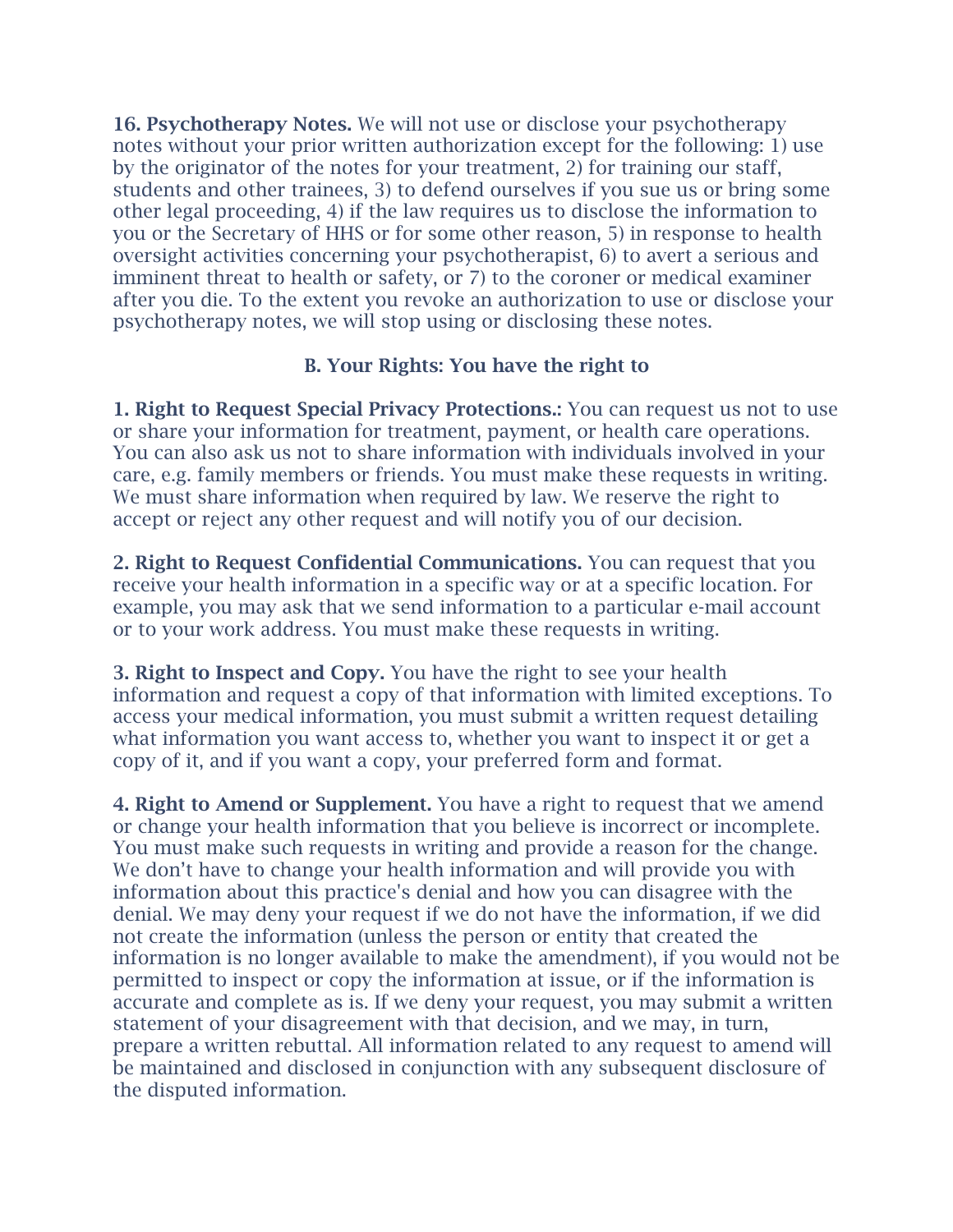5. Right to an Accounting of Disclosures. You have a right to receive an accounting of disclosures of your health information made by this practice. You must make such request in writing. This practice does not have to account for the disclosures provided to you or pursuant to your written authorization, or as described in above paragraphs: (treatment), (payment), (health care operations), (notification and communication with family) and (specialized government functions) of Section A of this Notice of Privacy Practices or disclosures for purposes of research or public health

6. Right to a Paper or Electronic Copy of this Notice. You have a right to notice of our legal duties and privacy practices with respect to your health information, including a right to a paper copy of this Notice of Privacy Practices, even if you have previously requested its receipt by e-mail.

# C. Changes to this Notice of Privacy Practices

We reserve the right to change this Notice of Privacy Practices at any time in the future. After an amendment is made, the revised Notice of Privacy Protections will apply to all protected health information that we maintain, regardless of when it was created or received. We will keep a copy of the current notice posted in our practice location, and a copy will be available at each appointment.

### D. File Complaints

You can file a complaint with us or with the government if you think that your information was used or shared in a way that is not allowed. You can also complaint when you were not allowed to view a copy of your information. To file a complaint with us, please contact our Privacy Officer listed at the top of this form. You can file a complaint with your regional office of the United States Office of Civil Rights. You will not be penalized in any way for filing a complaint.

### I HAVE READ AND UNDERSTAND THE PRIVACY POLICIES DISCLOSED IN THIS NOTICE.

Patient Signature \_\_\_\_\_\_\_\_\_\_\_\_\_\_\_\_\_\_\_\_\_\_\_\_\_\_\_\_\_\_\_\_\_\_\_\_\_\_\_\_ Date\_\_\_\_\_\_\_\_\_\_